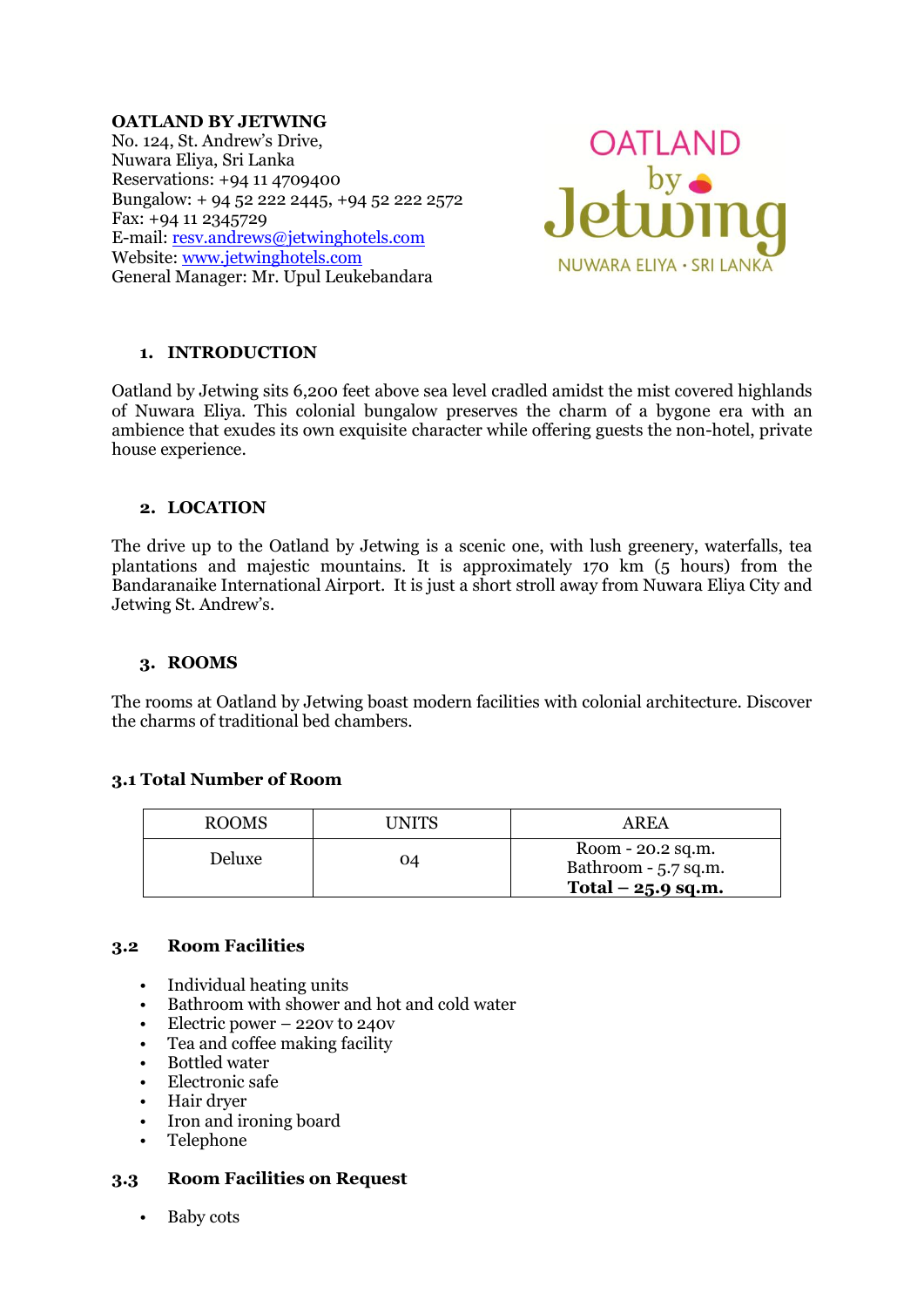### **4. DINING**

There is a host of dining experiences at Oatland by Jetwing which includes a 20 sq.m. dining room as well as an al fresco dining area in the garden. A selection of spirits and wine is also available.

# **4.1 Restaurant & Bar Facilities at Jetwing St. Andrew's**

All F&B facilities at Jetwing St. Andrew's are available to guests staying at Oatland by Jetwin g to use and patronize, and includes:

- Old Course Restaurant for fine dining, with a show kitchen and a walk-in wine cellar
- Roadhole Bar and Pub
- High Tea on the tea terrace or lobby on request

# **5. GUEST FACILITIES**

- 24 hour butler service
- Common living room 36.7 sq.m.
- Room service
- Free Wi-Fi access
- Daily housekeeping
- Car hires
- Parking facilities
- Laundry
- Bathrobe and slippers
- Umbrella
- Doctor on call

### **6. OUTDOOR ACTIVITIES & EXCURSIONS**

| Trekking             | <b>Horton Plains National Park</b><br>Piduruthalagala (Mount Pedro)<br>Knuckles Mountain Range<br>Kirigalpotha<br>Adam's Peak<br>Belihuloya<br>Hunnasgiriya<br><b>Cloud Forest Trail</b> |
|----------------------|------------------------------------------------------------------------------------------------------------------------------------------------------------------------------------------|
| <b>Tea Factories</b> | Pedro Tea Factory<br>Labookale Tea Factory<br><b>Blue Field Tea Factory</b><br><b>Glenloch Tea Factory</b><br>Dambethanne Tea Factory                                                    |
| Religious Excursions | Temple of the Tooth Relic<br>Gadaledeniya Temple<br>Ambakka Temple<br>Seetha Kovil                                                                                                       |